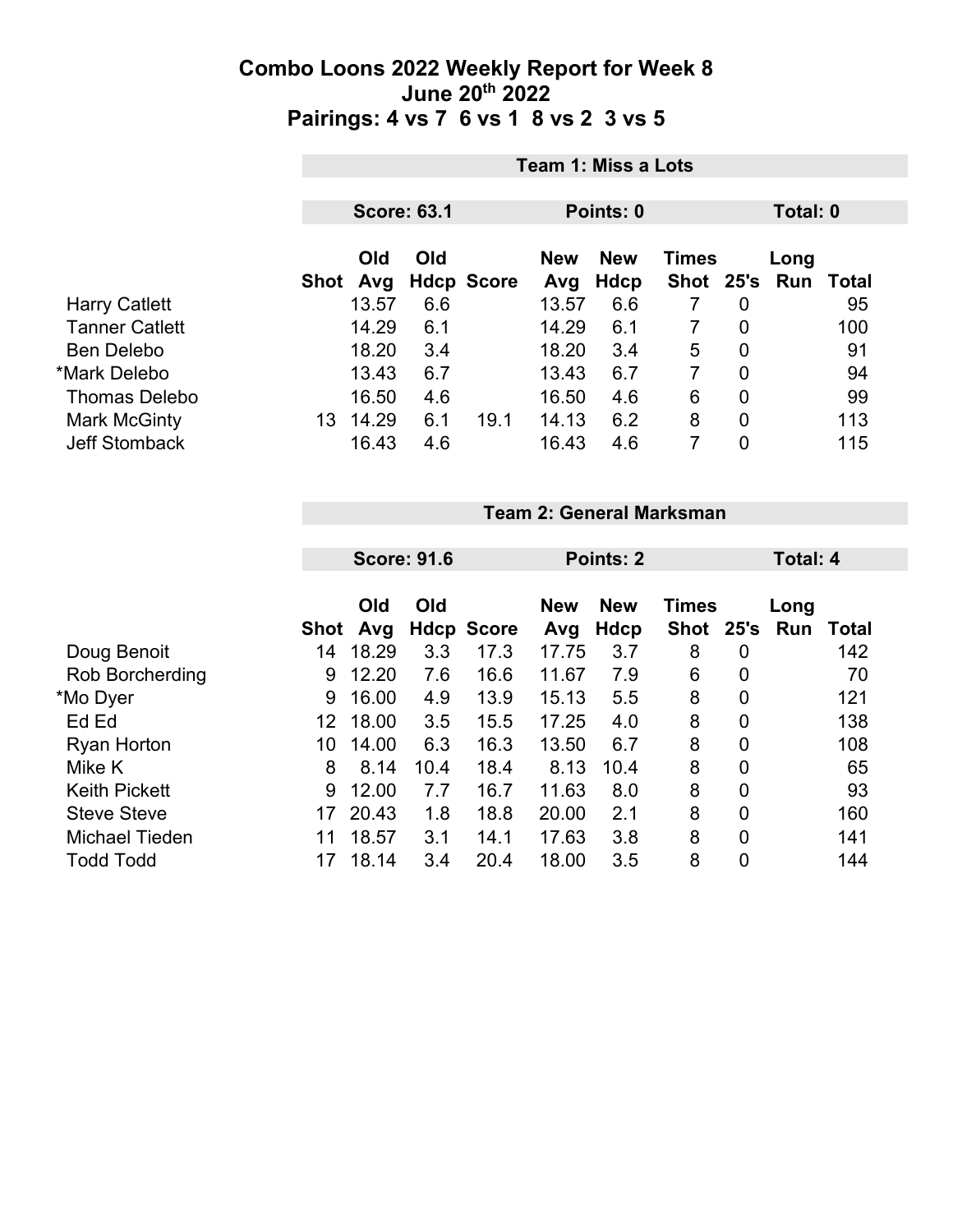|                      | <b>Team 3: Skidmarks</b> |       |      |                   |                                          |             |             |             |          |       |  |
|----------------------|--------------------------|-------|------|-------------------|------------------------------------------|-------------|-------------|-------------|----------|-------|--|
|                      |                          |       |      |                   |                                          |             |             |             |          |       |  |
|                      | <b>Score: 90.1</b>       |       |      |                   | Points: 0                                |             |             |             | Total: 0 |       |  |
|                      | Old<br>Old               |       |      |                   | <b>New</b><br><b>Times</b><br><b>New</b> |             |             |             | Long     |       |  |
|                      | Shot                     | Avg   |      | <b>Hdcp Score</b> | Avg                                      | <b>Hdcp</b> | <b>Shot</b> | 25's        | Run      | Total |  |
| Mike Carbone         | 11                       | 15.14 | 5.5  | 16.5              | 14.63                                    | 5.9         | 8           | 0           |          | 117   |  |
| Josh Halloran        | 10                       | 15.60 | 5.2  | 15.2              | 14.67                                    | 5.8         | 6           | 0           |          | 88    |  |
| Dean Hanson          | 8                        | 11.25 | 8.2  | 16.2              | 10.60                                    | 8.7         | 5           | $\mathbf 0$ |          | 53    |  |
| *JD Hanson           | 16                       | 16.43 | 4.6  | 20.6              | 16.38                                    | 4.6         | 8           | $\mathbf 0$ |          | 131   |  |
| Pat Hegseth          |                          | 4.60  | 12.9 |                   | 4.60                                     | 12.9        | 5           | $\mathbf 0$ |          | 23    |  |
| Tony Hegseth         | 12                       | 15.86 | 5.0  | 17.0              | 15.38                                    | 5.3         | 8           | 0           |          | 123   |  |
| <b>Scott Huckert</b> | 9                        | 11.86 | 7.8  | 16.8              | 11.50                                    | 8.1         | 8           | $\mathbf 0$ |          | 92    |  |
| <b>Tim Nolan</b>     | 9                        | 15.43 | 5.3  | 14.3              | 14.63                                    | 5.9         | 8           | 0           |          | 117   |  |
| <b>Jerrid Voss</b>   | 13                       | 14.14 | 6.2  | 19.2              | 14.00                                    | 6.3         | 8           | 0           |          | 112   |  |

|                       |      | <b>Score: 97.7</b> |      |                   |                   | Points: 0                 |                             |                | <b>Total: 2</b> |       |  |
|-----------------------|------|--------------------|------|-------------------|-------------------|---------------------------|-----------------------------|----------------|-----------------|-------|--|
|                       | Shot | Old<br>Avg         | Old  | <b>Hdcp Score</b> | <b>New</b><br>Avg | <b>New</b><br><b>Hdcp</b> | <b>Times</b><br><b>Shot</b> | 25's           | Long<br>Run     | Total |  |
| Matt B                | 10   | 14.29              | 6.1  | 16.1              | 13.75             | 6.5                       | 8                           | 0              |                 | 110   |  |
| <b>John Collins</b>   | 14   | 20.29              | 1.9  | 15.9              | 19.50             | 2.5                       | 8                           | 0              |                 | 156   |  |
| <b>Justin Collins</b> | 11   | 15.29              | 5.4  | 16.4              | 14.75             | 5.8                       | 8                           | 0              |                 | 118   |  |
| <b>Sam Collins</b>    | 16   | 18.14              | 3.4  | 19.4              | 17.88             | 3.6                       | 8                           | $\overline{0}$ |                 | 143   |  |
| <b>Tom Forrest</b>    | 10   | 18.57              | 3.1  | 13.1              | 17.50             | 3.9                       | 8                           | $\overline{0}$ |                 | 140   |  |
| Jeff Jeff             | 11   | 15.00              | 5.6  | 16.6              | 14.50             | 6.0                       | 8                           | $\overline{0}$ |                 | 116   |  |
| Mo Mo                 | 13   | 7.71               | 10.7 | 23.0              | 8.38              | 10.2                      | 8                           | $\overline{0}$ |                 | 67    |  |
| <b>Neal Neal</b>      | 9    | 13.00              | 7.0  | 16.0              | 12.50             | 7.4                       | 8                           | $\overline{0}$ |                 | 100   |  |
| <b>Keith Ross</b>     | 14   | 11.14              | 8.3  | 22.3              | 11.50             | 8.1                       | 8                           | 0              |                 | 92    |  |

**Team 4: Gun Slingers**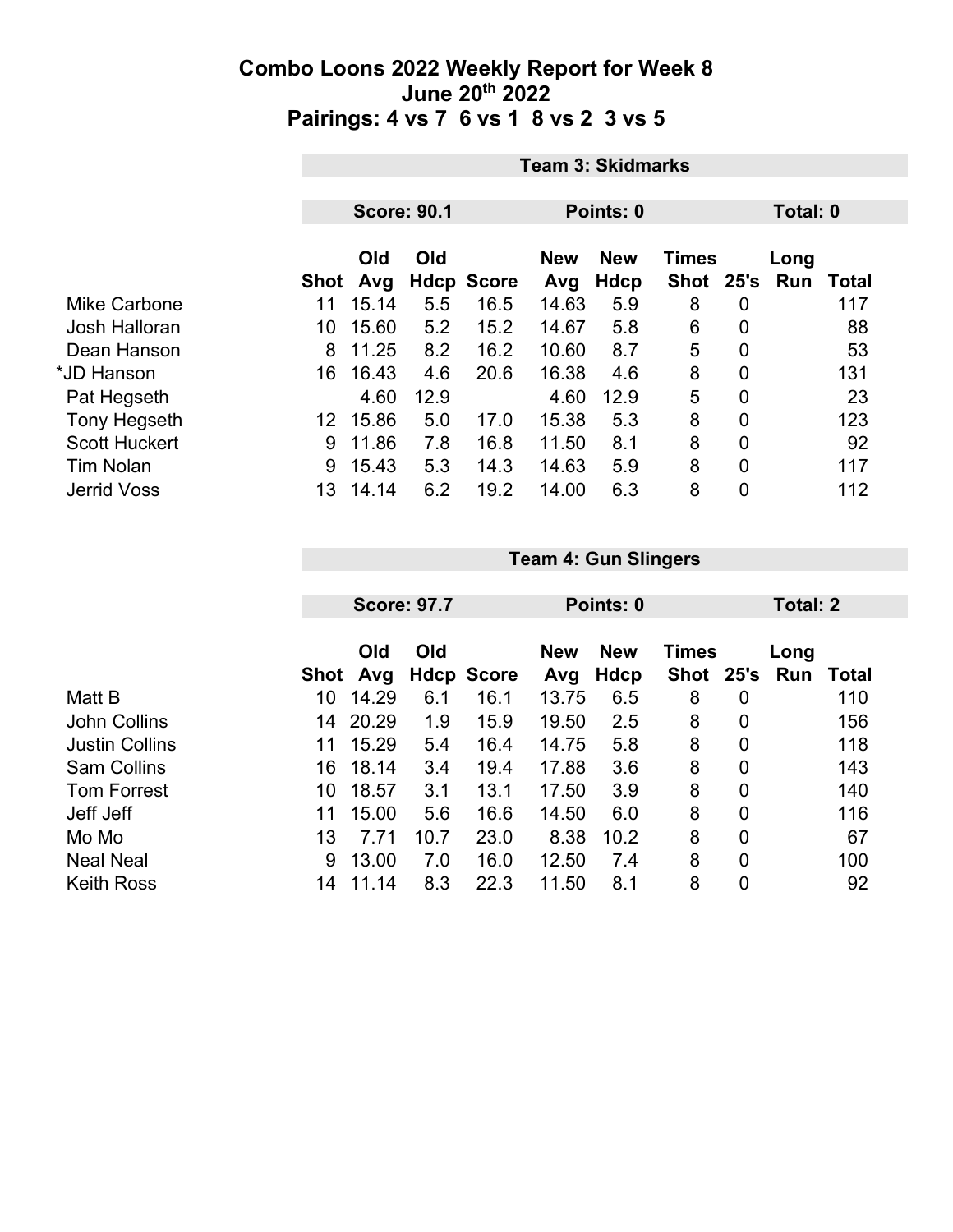|                      |                 | <b>Team 5: Concussion Ducks</b> |     |                   |       |             |              |   |                 |              |  |
|----------------------|-----------------|---------------------------------|-----|-------------------|-------|-------------|--------------|---|-----------------|--------------|--|
|                      |                 |                                 |     |                   |       |             |              |   | <b>Total: 4</b> |              |  |
|                      |                 | <b>Score: 95.5</b>              |     |                   |       | Points: 2   |              |   |                 |              |  |
|                      |                 | Old<br>Old                      |     |                   |       | <b>New</b>  | <b>Times</b> |   | Long            |              |  |
|                      | Shot            | Avg                             |     | <b>Hdcp Score</b> | Avg   | <b>Hdcp</b> | Shot 25's    |   | Run             | <b>Total</b> |  |
| <b>Jeff Bakke</b>    | 11              | 13.00                           | 7.0 | 18.0              | 12.75 | 7.2         | 8            | 0 |                 | 102          |  |
| <b>Randy Beyreis</b> |                 | 13.71                           | 6.5 | 13.5              | 12.88 | 7.1         | 8            | 0 |                 | 103          |  |
| <b>Scott Elke</b>    | 10              | 11.43                           | 8.1 | 18.1              | 11.25 | 8.2         | 8            | 0 |                 | 90           |  |
| *Kevin Griffin       | 14              | 12.14                           | 7.6 | 21.6              | 12.38 | 7.4         | 8            | 0 |                 | 99           |  |
| Brian Jablonski      | 6               | 14.29                           | 6.1 | 12.1              | 13.25 | 6.8         | 8            | 0 |                 | 106          |  |
| Jason Lamusga        | 12 <sup>°</sup> | 13.43                           | 6.7 | 18.7              | 13.25 | 6.8         | 8            | 0 |                 | 106          |  |
| Jon Livingston       | 16              | 18.57                           | 3.1 | 19.1              | 18.25 | 3.3         | 8            | 0 |                 | 146          |  |
| <b>Kevin Schmidt</b> | 9               | 13.57                           | 6.6 | 15.6              | 13.00 | 7.0         | 8            | 0 |                 | 104          |  |
| <b>Bud Schoenle</b>  | 5               | 12.14                           | 7.6 | 12.6              | 11.25 | 8.2         | 8            | 0 |                 | 90           |  |
| <b>Jeff Strong</b>   | 6               | 11.43                           | 8.1 | 14.1              | 10.75 | 8.6         | 8            | 0 |                 | 86           |  |

|                     |      | <b>Score: 65.3</b> |      |                   |            | Points: 2  |                |                | Total: 2 |             |  |
|---------------------|------|--------------------|------|-------------------|------------|------------|----------------|----------------|----------|-------------|--|
|                     |      |                    |      |                   |            |            |                |                |          |             |  |
|                     |      | Old                | Old  |                   | <b>New</b> | <b>New</b> | <b>Times</b>   |                | Long     |             |  |
|                     | Shot | Avg                |      | <b>Hdcp Score</b> | Avg        | Hdcp       | Shot 25's      |                | Run      | Total       |  |
| *Tom Bednarczyk     |      | 11.00              | 8.4  |                   | 11.00      | 8.4        | 4              | 0              |          | 44          |  |
| <b>Rob Bennett</b>  |      | 15.80              | 5.0  |                   | 15.80      | 5.0        | 5              | 0              |          | 79          |  |
| <b>Tony Calova</b>  |      |                    |      |                   |            |            | 0              | $\overline{0}$ |          | 0           |  |
| Jeff Freeman        |      | 11.60              | 8.0  |                   | 11.60      | 8.0        | 5              | 0              |          | 58          |  |
| Scott Johnson       | 17   | 16.86              | 4.3  | 21.3              | 16.88      | 4.3        | 8              | $\overline{0}$ |          | 135         |  |
| <b>Brent Larsen</b> |      | 9.50               | 9.5  |                   | 9.50       | 9.5        | 2              | 0              |          | 19          |  |
| <b>Shawn Meyer</b>  |      |                    |      |                   |            |            | 0              | 0              |          | $\mathbf 0$ |  |
| Greg Neva           |      | 12.50              | 7.4  |                   | 12.50      | 7.4        | $\overline{2}$ | 0              |          | 25          |  |
| Jon Pangerl         |      |                    |      |                   |            |            | 0              | $\mathbf 0$    |          | $\mathbf 0$ |  |
| <b>Tim White</b>    |      | 8.50               | 10.2 |                   | 8.50       | 10.2       | $\overline{2}$ | $\overline{0}$ |          | 17          |  |

**Team 6: Davis**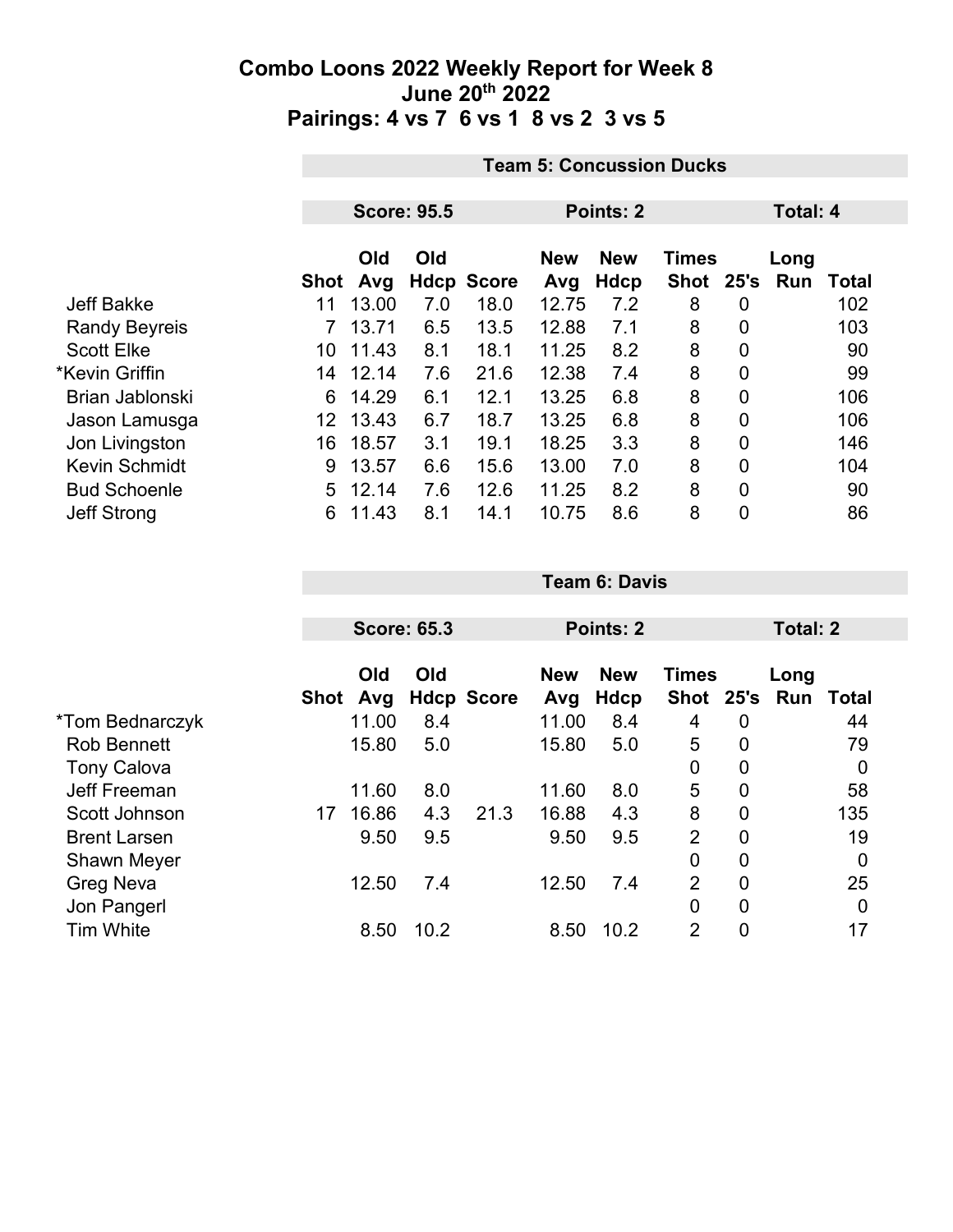|                     | <b>Team 7: Team Pigeon Pounders</b> |                    |      |                   |                   |                           |                           |                |                    |              |
|---------------------|-------------------------------------|--------------------|------|-------------------|-------------------|---------------------------|---------------------------|----------------|--------------------|--------------|
|                     |                                     |                    |      |                   |                   |                           |                           |                |                    |              |
|                     |                                     | <b>Score: 98.9</b> |      |                   |                   | Points: 2                 |                           | Total: 4       |                    |              |
|                     | Shot                                | Old<br>Avg         | Old  | <b>Hdcp Score</b> | <b>New</b><br>Avg | <b>New</b><br><b>Hdcp</b> | <b>Times</b><br>Shot 25's |                | Long<br><b>Run</b> | <b>Total</b> |
| Joe Boetl           |                                     | 6.50               | 11.6 |                   | 6.50              | 11.6                      | 4                         | 0              |                    | 26           |
| John DeLeon         |                                     | 10.29              | 8.9  |                   | 10.29             | 8.9                       | 7                         | $\mathbf 0$    |                    | 72           |
| <b>Tim Diamond</b>  | 9                                   |                    |      | 9.0               | 9.00              | 9.8                       |                           | $\overline{0}$ |                    | 9            |
| Dan Leach           | 5                                   | 7.29               | 11.0 | 16.0              | 7.00              | 11.2                      | 8                         | 0              |                    | 56           |
| <b>Nick Leach</b>   | 6                                   | 7.86               | 10.6 | 16.6              | 7.63              | 10.8                      | 8                         | $\mathbf 0$    |                    | 61           |
| <b>Robert Libke</b> | 10                                  | 12.14              | 7.6  | 17.6              | 11.88             | 7.8                       | 8                         | $\overline{0}$ |                    | 95           |
| <b>Reide Weber</b>  | 15                                  | 13.80              | 6.4  | 21.4              | 14.00             | 6.3                       | 6                         | 0              |                    | 84           |
| <b>Ivan Weiss</b>   | 8                                   | 7.00               | 11.2 | 19.2              | 7.13              | 11.1                      | 8                         | 0              |                    | 57           |
| <b>Lisa Weiss</b>   | 6                                   | 3.86               | 13.4 | 19.4              | 4.13              | 13.2                      | 8                         | $\overline{0}$ |                    | 33           |
| *Ivan Weiss Jr      | 12                                  | 9.71               | 9.3  | 21.3              | 10.00             | 9.1                       | 8                         | 0              |                    | 80           |

| Team 8: League average |                    |                                                  |  |           |       |          |          |  |
|------------------------|--------------------|--------------------------------------------------|--|-----------|-------|----------|----------|--|
|                        |                    |                                                  |  |           |       |          |          |  |
|                        | <b>Score: 86.0</b> |                                                  |  | Points: 0 |       |          | Total: 0 |  |
| <b>Old</b>             | Old                | Shot Avg Hdcp Score Avg Hdcp Shot 25's Run Total |  | New New   | Times | $\left($ | Long     |  |

Super Shooters: None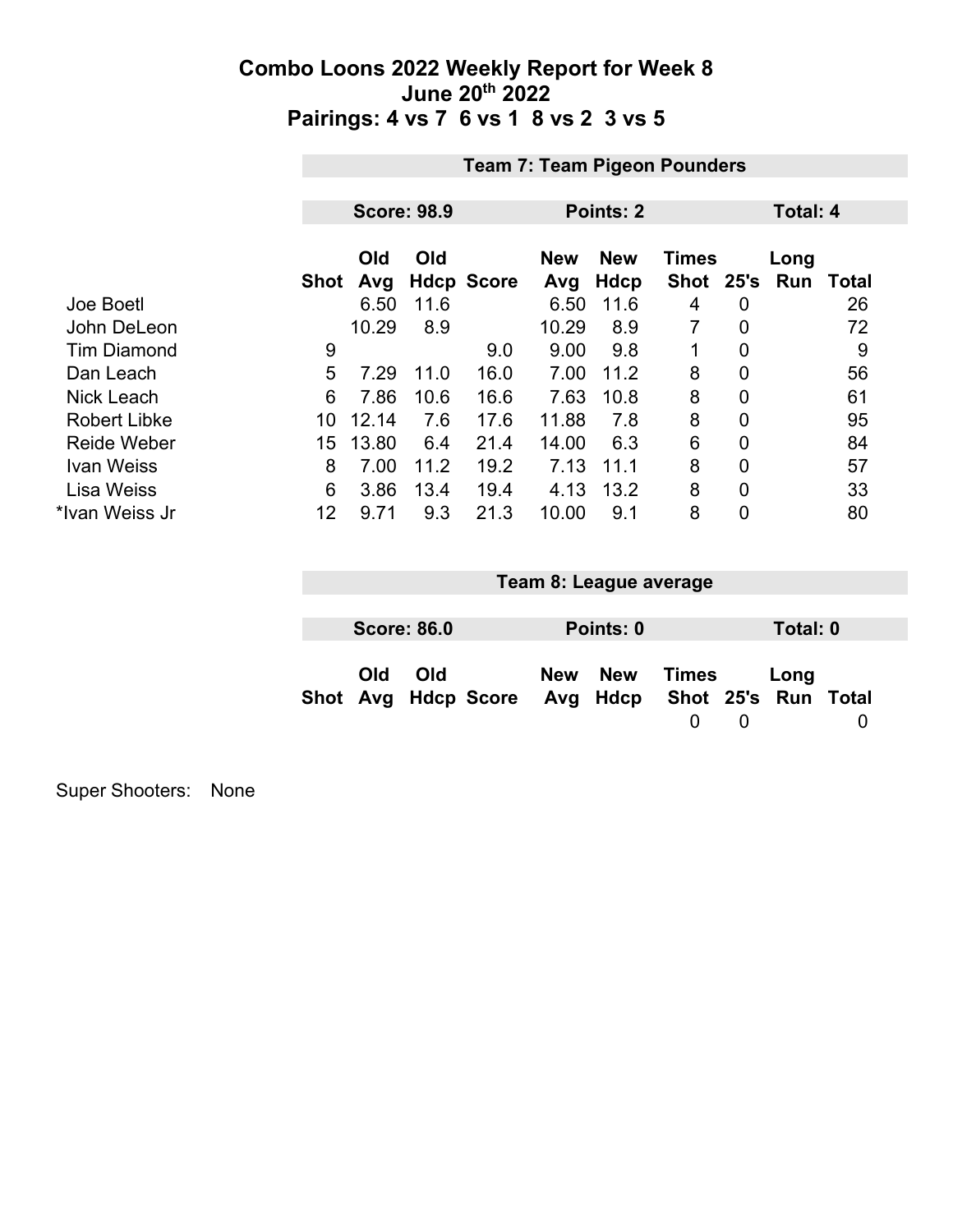# **Combo Loons 2022 Team Standings through week 8**

| Team 7 | <b>Team Pigeon Pounders</b> | 4.0 |
|--------|-----------------------------|-----|
| Team 5 | <b>Concussion Ducks</b>     | 4.0 |
| Team 2 | <b>General Marksman</b>     | 4.0 |
| Team 6 | <b>Davis</b>                | 2.0 |
| Team 4 | <b>Gun Slingers</b>         | 2.0 |
| Team 8 | League average              | 0.0 |
| Team 3 | <b>Skidmarks</b>            | 0.0 |
| Team 1 | <b>Miss a Lots</b>          | 0.0 |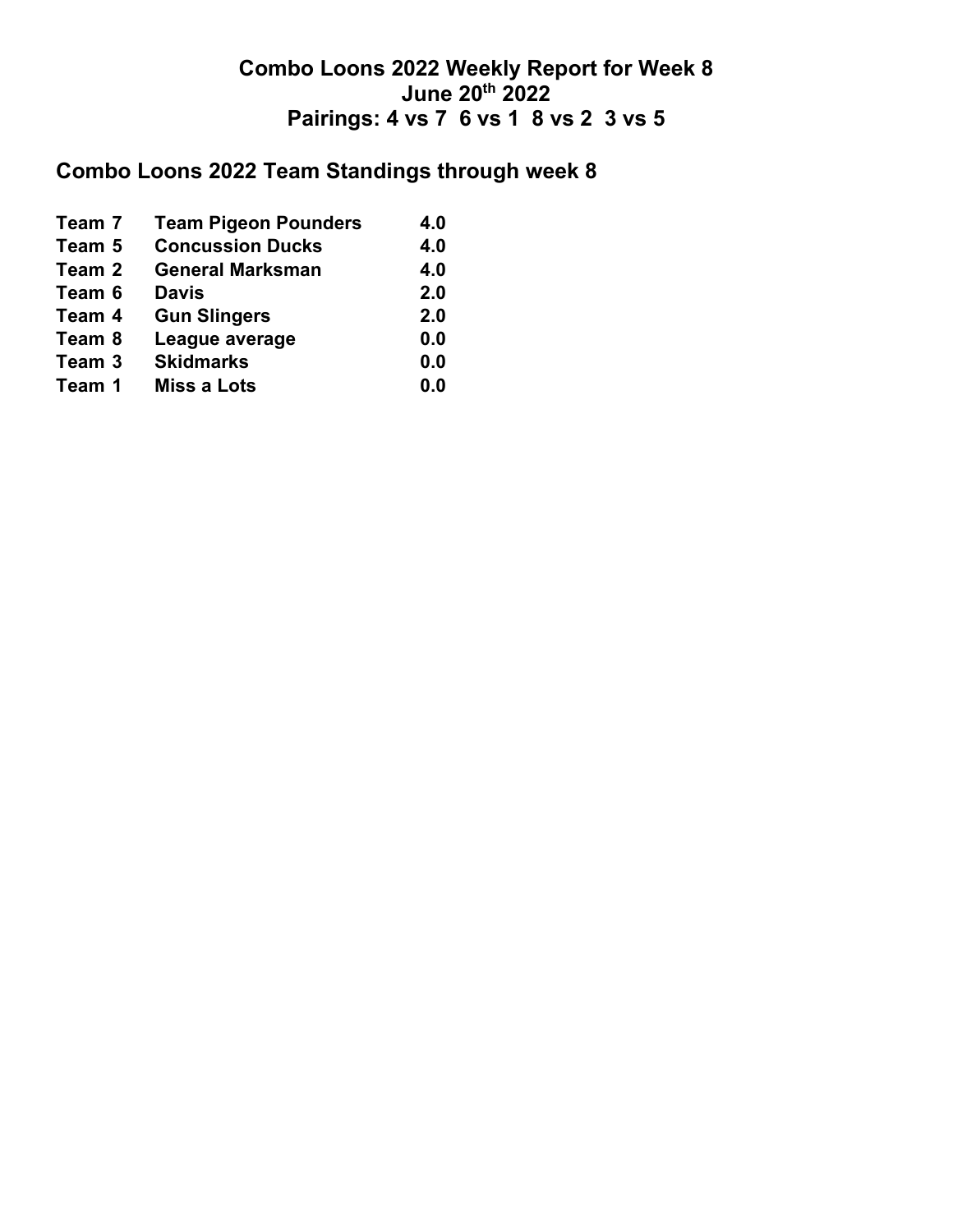## **Combo Loons 2022 Total Target Leaders Through Week 8**

| Shooter               | Total | Avg   |                | Rounds Straights Team |                             |
|-----------------------|-------|-------|----------------|-----------------------|-----------------------------|
| <b>Steve Steve</b>    | 160   | 20.00 | 8              | 0                     | <b>General Marksman</b>     |
| <b>John Collins</b>   | 156   | 19.50 | 8              | 0                     | <b>Gun Slingers</b>         |
| Jon Livingston        | 146   | 18.25 | 8              | 0                     | <b>Concussion Ducks</b>     |
| <b>Todd Todd</b>      | 144   | 18.00 | 8              | 0                     | <b>General Marksman</b>     |
| <b>Sam Collins</b>    | 143   | 17.88 | 8              | 0                     | <b>Gun Slingers</b>         |
| Doug Benoit           | 142   | 17.75 | 8              | 0                     | <b>General Marksman</b>     |
| <b>Michael Tieden</b> | 141   | 17.63 | 8              | 0                     | <b>General Marksman</b>     |
| <b>Tom Forrest</b>    | 140   | 17.50 | 8              | 0                     | <b>Gun Slingers</b>         |
| Ed Ed                 | 138   | 17.25 | 8              | 0                     | <b>General Marksman</b>     |
| Scott Johnson         | 135   | 16.88 | 8              | 0                     | Davis                       |
| <b>JD Hanson</b>      | 131   | 16.38 | 8              | 0                     | <b>Skidmarks</b>            |
| <b>Tony Hegseth</b>   | 123   | 15.38 | 8              | 0                     | <b>Skidmarks</b>            |
| Mo Dyer               | 121   | 15.13 | 8              | 0                     | <b>General Marksman</b>     |
| <b>Justin Collins</b> | 118   | 14.75 | 8              | 0                     | <b>Gun Slingers</b>         |
| <b>Tim Nolan</b>      | 117   | 14.63 | 8              | 0                     | <b>Skidmarks</b>            |
| <b>Mike Carbone</b>   | 117   | 14.63 | 8              | 0                     | <b>Skidmarks</b>            |
| Jeff Jeff             | 116   | 14.50 | 8              | 0                     | <b>Gun Slingers</b>         |
| <b>Jeff Stomback</b>  | 115   | 16.43 | $\overline{7}$ | 0                     | Miss a Lots                 |
| <b>Mark McGinty</b>   | 113   | 14.13 | 8              | 0                     | Miss a Lots                 |
| <b>Jerrid Voss</b>    | 112   | 14.00 | 8              | 0                     | <b>Skidmarks</b>            |
| Matt B                | 110   | 13.75 | 8              | $\mathbf 0$           | <b>Gun Slingers</b>         |
| <b>Ryan Horton</b>    | 108   | 13.50 | 8              | 0                     | <b>General Marksman</b>     |
| Brian Jablonski       | 106   | 13.25 | 8              | $\mathbf 0$           | <b>Concussion Ducks</b>     |
| Jason Lamusga         | 106   | 13.25 | 8              | 0                     | <b>Concussion Ducks</b>     |
| <b>Kevin Schmidt</b>  | 104   | 13.00 | 8              | $\mathbf 0$           | <b>Concussion Ducks</b>     |
| <b>Randy Beyreis</b>  | 103   | 12.88 | 8              | 0                     | <b>Concussion Ducks</b>     |
| <b>Jeff Bakke</b>     | 102   | 12.75 | 8              | $\mathbf 0$           | <b>Concussion Ducks</b>     |
| <b>Neal Neal</b>      | 100   | 12.50 | 8              | 0                     | <b>Gun Slingers</b>         |
| <b>Tanner Catlett</b> | 100   | 14.29 | 7              | 0                     | Miss a Lots                 |
| <b>Thomas Delebo</b>  | 99    | 16.50 | 6              | 0                     | Miss a Lots                 |
| <b>Kevin Griffin</b>  | 99    | 12.38 | 8              | 0                     | <b>Concussion Ducks</b>     |
| <b>Robert Libke</b>   | 95    | 11.88 | 8              | 0                     | <b>Team Pigeon Pounders</b> |
| <b>Harry Catlett</b>  | 95    | 13.57 | 7              | 0                     | Miss a Lots                 |
| <b>Mark Delebo</b>    | 94    | 13.43 | $\overline{7}$ | 0                     | Miss a Lots                 |
| <b>Keith Pickett</b>  | 93    | 11.63 | 8              | 0                     | <b>General Marksman</b>     |
| <b>Scott Huckert</b>  | 92    | 11.50 | 8              | 0                     | <b>Skidmarks</b>            |
| <b>Keith Ross</b>     | 92    | 11.50 | 8              | 0                     | <b>Gun Slingers</b>         |
| Ben Delebo            | 91    | 18.20 | 5              | 0                     | Miss a Lots                 |